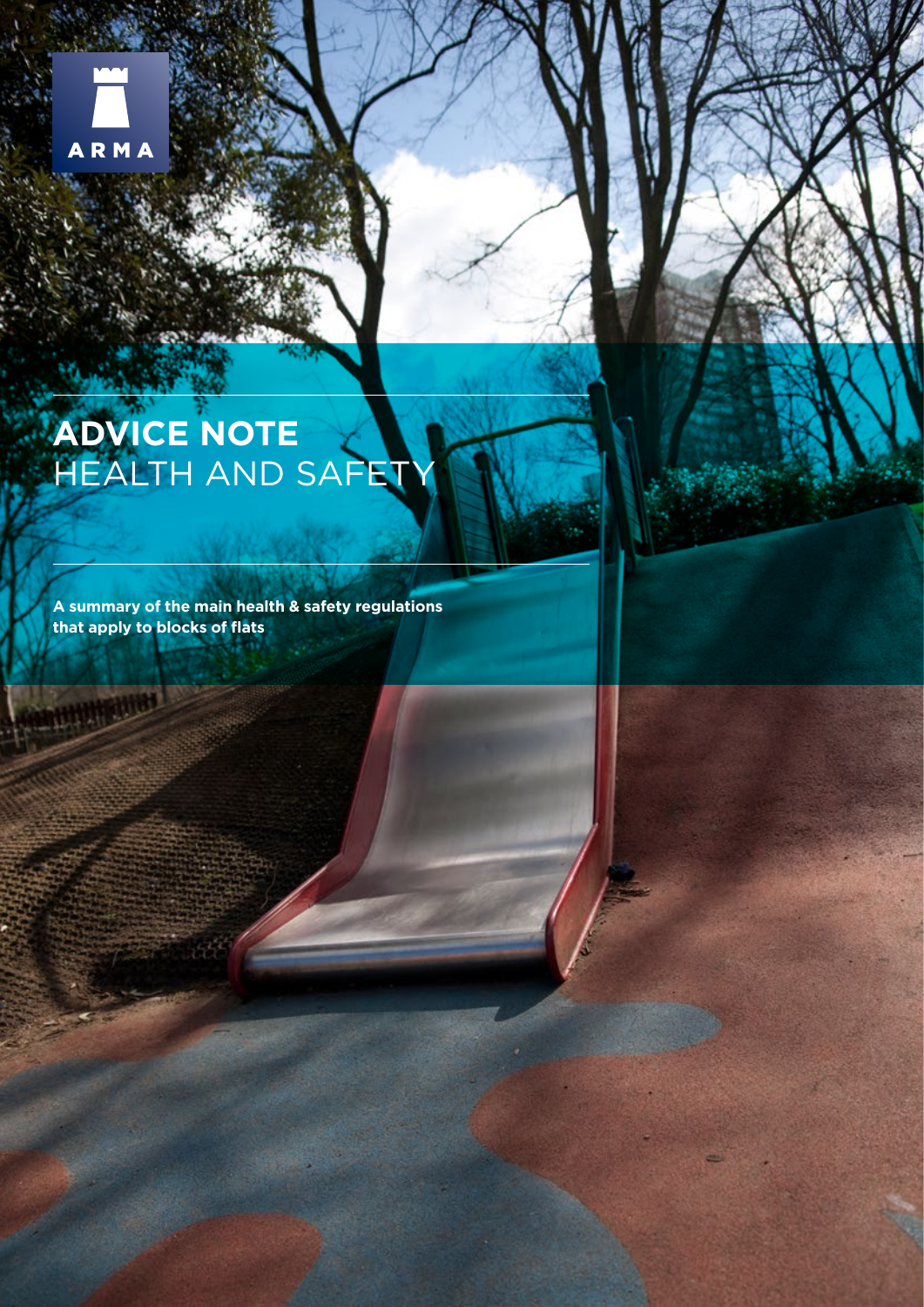#### **CONTENTS**

#### **Note:**

As the leading trade body for residential leasehold management, ARMA is also an important resource for leaseholders. Our Advice Notes cover a range of topics on the leasehold system to help leaseholders understand their rights and responsibilities and ultimately get the most out of living in their flat.

| 3              | <b>Summary</b>                                                              |
|----------------|-----------------------------------------------------------------------------|
| 4              | <b>Risk assessing communal areas</b>                                        |
| $\overline{4}$ | <b>Fire safety</b>                                                          |
| 5              | <b>Working at heights</b>                                                   |
| 5              | <b>Electrical safety</b>                                                    |
| 5              | <b>Control of substances hazardous to health</b>                            |
| 7              | Reporting of injuries, diseases and dangerous<br><b>occurances (RIDDOR)</b> |
| 7              | <b>Health and safety enforcement</b>                                        |
| 8              | <b>Final word</b>                                                           |
| 8              | <b>Further information</b>                                                  |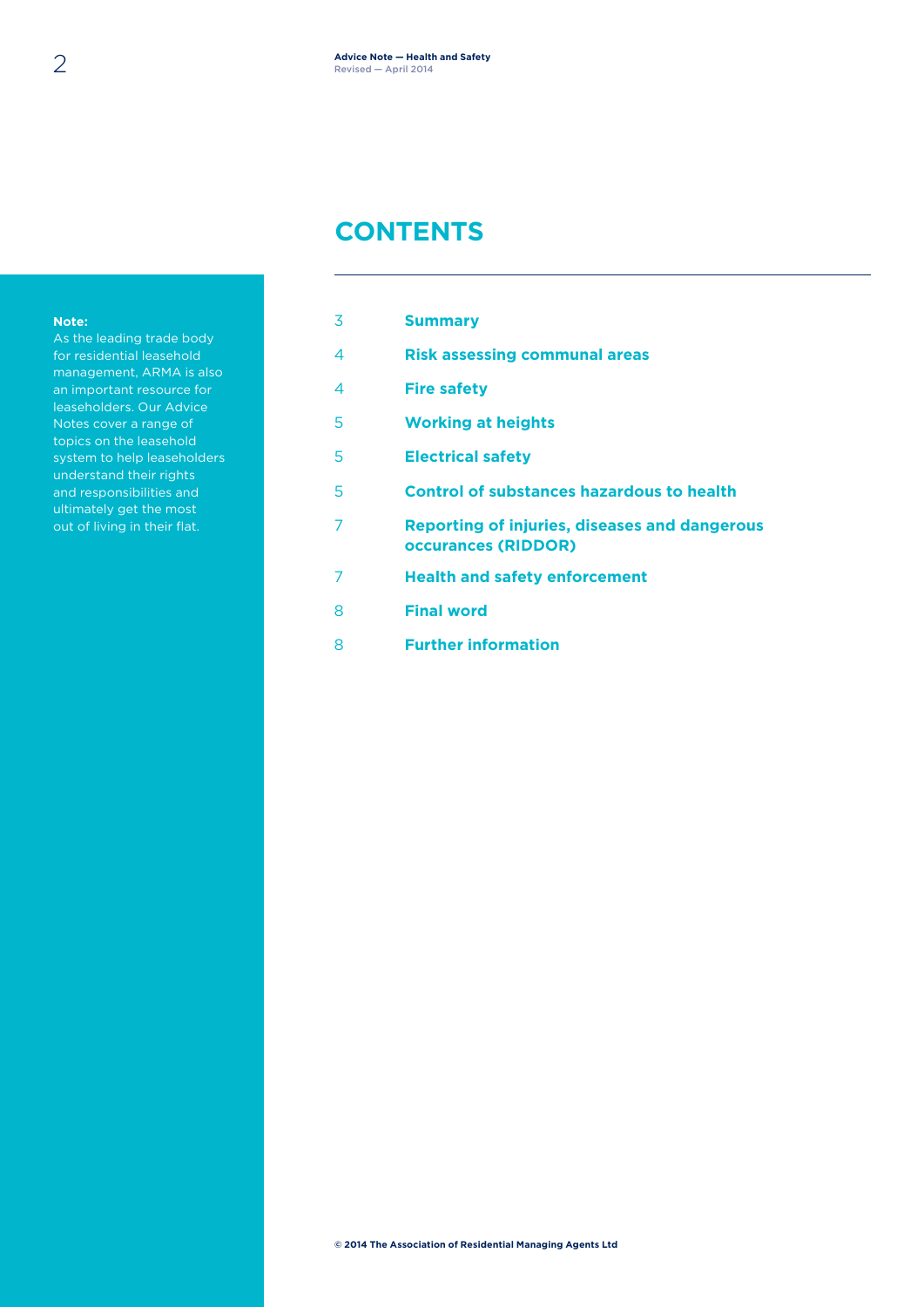#### **SUMMARY**

This advice note summarises some of the main health & safety regulations that apply to blocks of flats. This includes houses that have been converted into flats.

The duty to comply with health & safety regulations falls on the landlord or person responsible for managing the building. That could be a managing agent, a Residents' Management Company (RMC) or a Right to Manage Company (RTM).

Health & safety should never be ignored or dismissed simply because it costs money. The cost of failing to comply if there's an accident or injury could be far greater.

#### **NOTE**

Where we use the word 'landlord' in this advice note, it also includes RMCs and RTMs.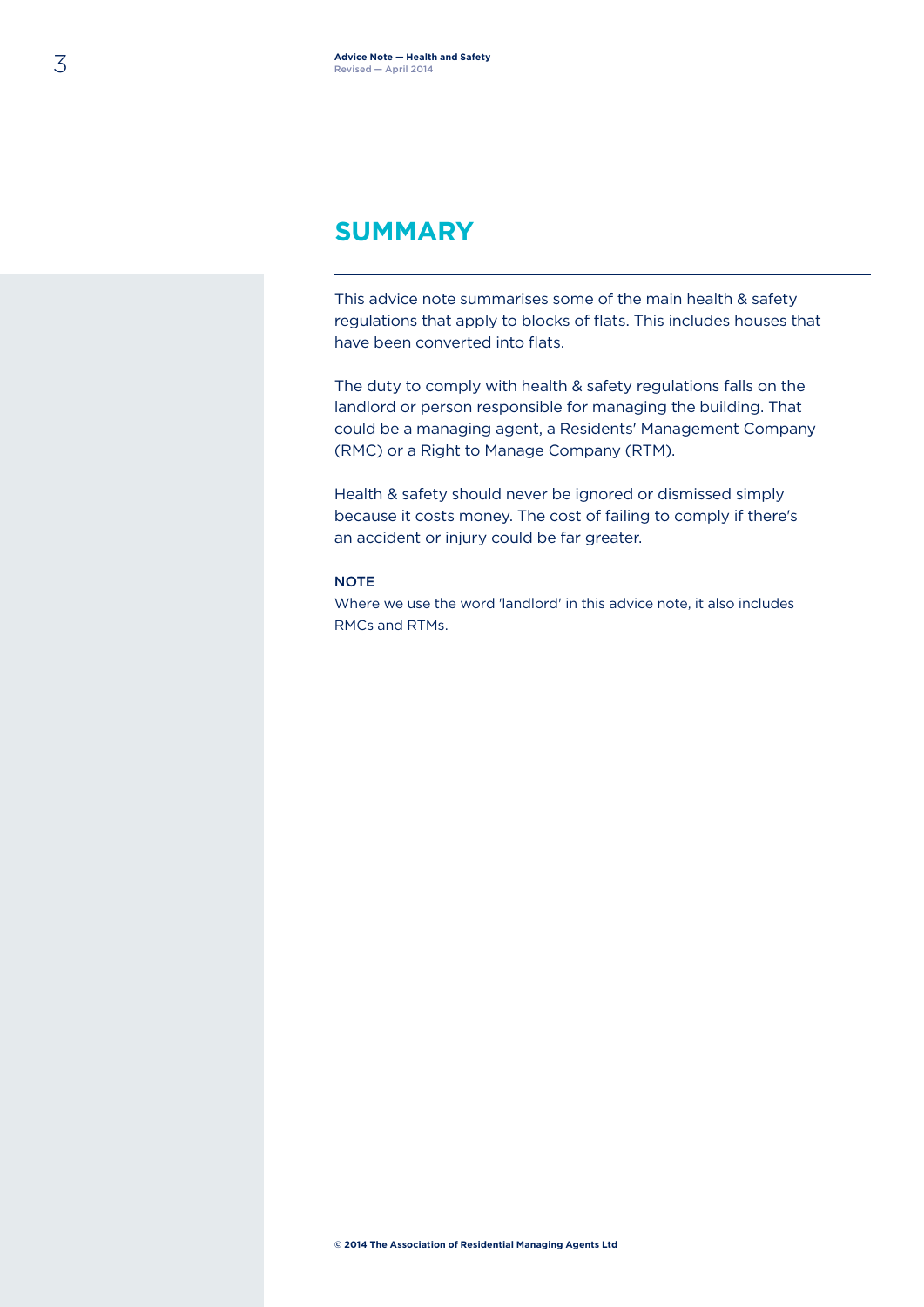# **RISK ASSESSING COMMUNAL AREAS**

All blocks of flats must have a health & safety risk assessment carried out of the communal areas. This is a legal requirement under the Management of Health and Safety at Work Regulations 1999.

You may argue that the communal areas of your block of flats are not a place of work. But the Courts and the Health and Safety Executive (HSE) do include communal areas in health and safety regulations. So if a cleaner, gardener, managing agent or repair contractor enters them, then a risk assessment must be made.

Communal areas do not just mean the internal parts of the building – they also include the roof, structure and other external areas. When carrying out a risk assessment, remember to include all areas including gardens, grounds, plant rooms, meter cupboards and lift motor rooms.

If there aren't any employees of the landlord working at the block, then there's no requirement to record the risk assessment - but it would be foolish not to do so. If there's an accident and you have no proof of a risk assessment being carried out, you are much more likely to be prosecuted or sued for negligence. The risk assessment should be reviewed at least annually.

# **FIRE SAFETY**

Every block of flats also needs a fire safety risk assessment. Again this applies to the communal parts, not to the individual flats, and it's an obligation on the landlord.

Fire Officers can enter any block of flats to inspect the building. They may ask to see the risk assessment and issue enforcement notices to improve fire safety if it's needed. Failures may also lead to prosecution in the courts.

HAVE NO PROOF OF A RISK ASSESSMENT BEING CARRIED OUT, YOU ARE MUCH MORE LIKELY TO BE PROSECUTED OR SUED FOR NEGLIGENCE.

IF THERE'S AN ACCIDENT AND YOU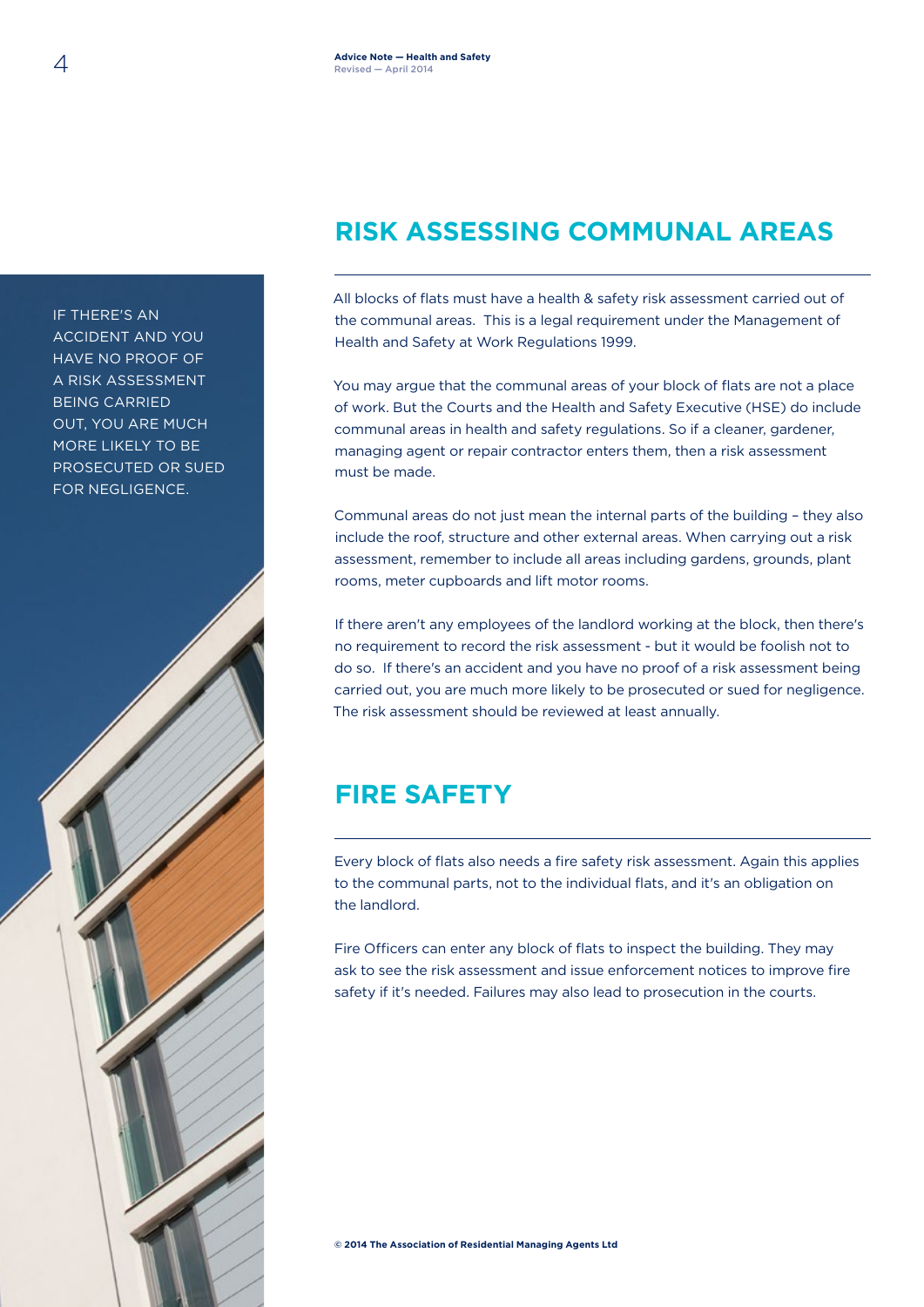### **WORKING AT HEIGHTS**

The principle here is that any work at height should be avoided if it's practical to do it in another way. It if can't be avoided, then the work must be assessed and planned to be done with the least risk.

Work at height can include changing light bulbs, cleaning, testing smoke detectors and clearing gutters.

If a ladder or steps are supplied by the landlord, then they should be checked regularly and a notice stuck on them with safety precautions for their use.

'Working at heights' can apply to any height if a person could be injured falling from it. Even if it's below ground level. If window cleaners or other contractors visit a block of flats, then a risk assessment must be made. Part of the duty to assess risk will obviously fall on the contractor, but the landlord or their agent once again also has a duty. Remember, the landlord could be an RMC or RTM. So if you're a resident director, part of the duty falls on you.

#### **ELECTRICAL SAFETY**

If electrical equipment is supplied by the landlord or their agent to a contractor (for example a cleaner), then it must be regularly tested and properly maintained. A visual inspection and a more formal test should be carried out at the intervals recommended by the Electrical Safety Council (ESC).

#### **LEGIONELLA**

Legionella is a bacterium commonly found in water systems, which can cause Legionnaires' disease. Once again the landlord or agent has a duty to control the risks of legionella in any pipes, tanks and taps in communal areas (including a cleaner's cupboard).

Cold water tanks, taps and showers within individual flats are the responsibility of the leaseholders, unless the lease puts responsibility for repairing them on the landlord.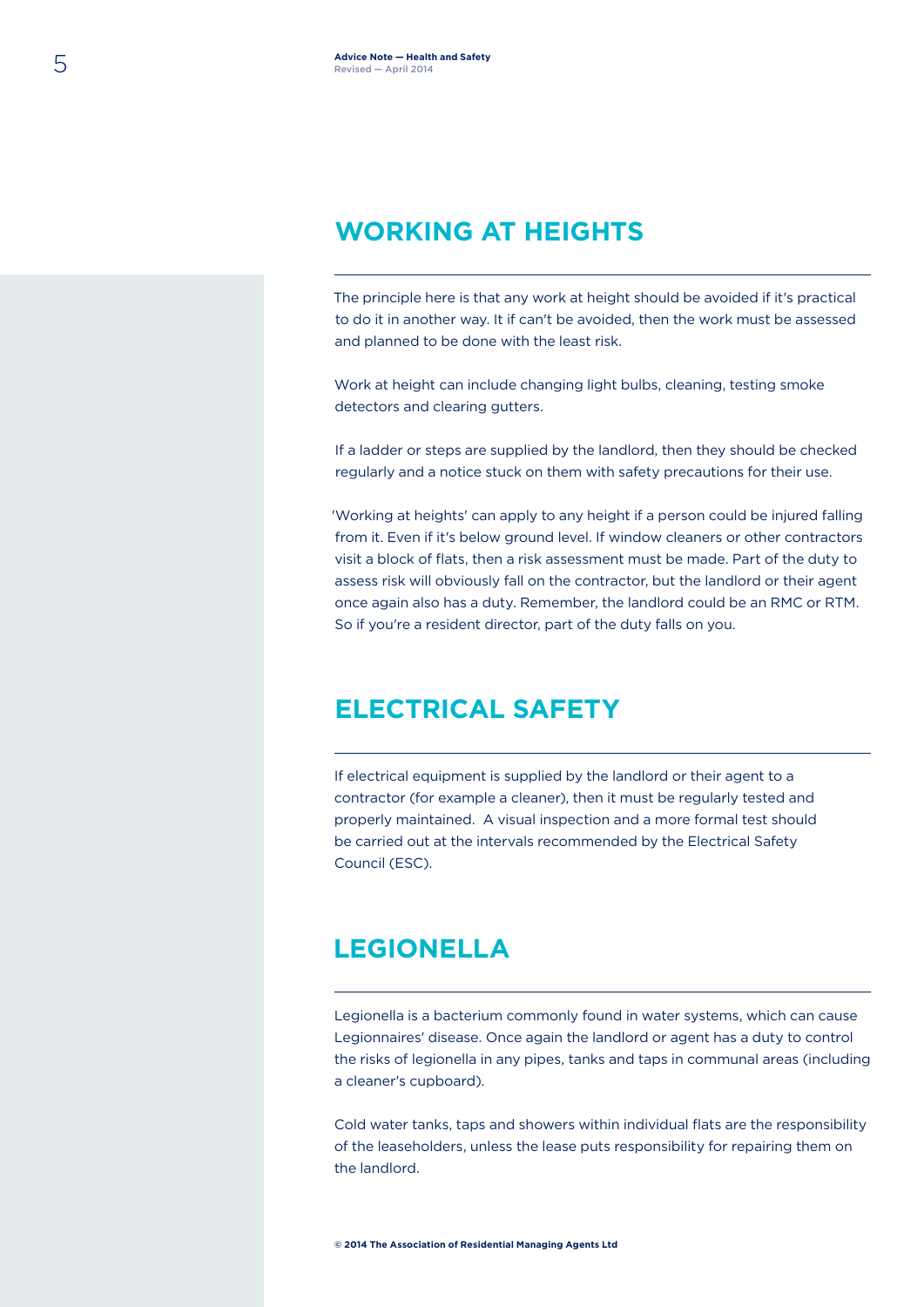The starting point is a risk assessment, usually carried out by an expert. If risks are identified then a written action plan should be drawn up. The risk assessment should be reviewed annually.

# **CONTROL OF SUBSTANCES HAZARDOUS TO HEALTH (COSHH)**

The most relevant substances found in the communal areas of blocks of flats are cleaning materials and gardening chemicals.

Again the duty is on the landlord or managing agent to assess the risks from any materials stored in the communal areas.

Most materials carry labels that identify the hazards that they pose; manufacturers also issue safety sheets on how to handle them. It's the landlord's duty to decide what instructions must be given to those who handle the materials, and what protective clothing is needed.

If a contractor is supplying their own materials, then the landlord or agent must obtain a COSHH risk statement from them.

# **REPORTING OF INJURIES, DISEASES AND DANGEROUS OCCURANCES (RIDDOR)**

RIDDOR regulations require serious work related accidents, diseases and dangerous occurrences to be reported. Even if a landlord or managing agent uses a self-employed contractor to work at a block of flats, it's still their duty to report an accident to the contractor. The duty also applies if a member of the public is injured at the block.

There's a national incident centre where reports of fatal or major injuries should be made. Other accidents should be reported online via the HSE website hse.gov.uk/riddor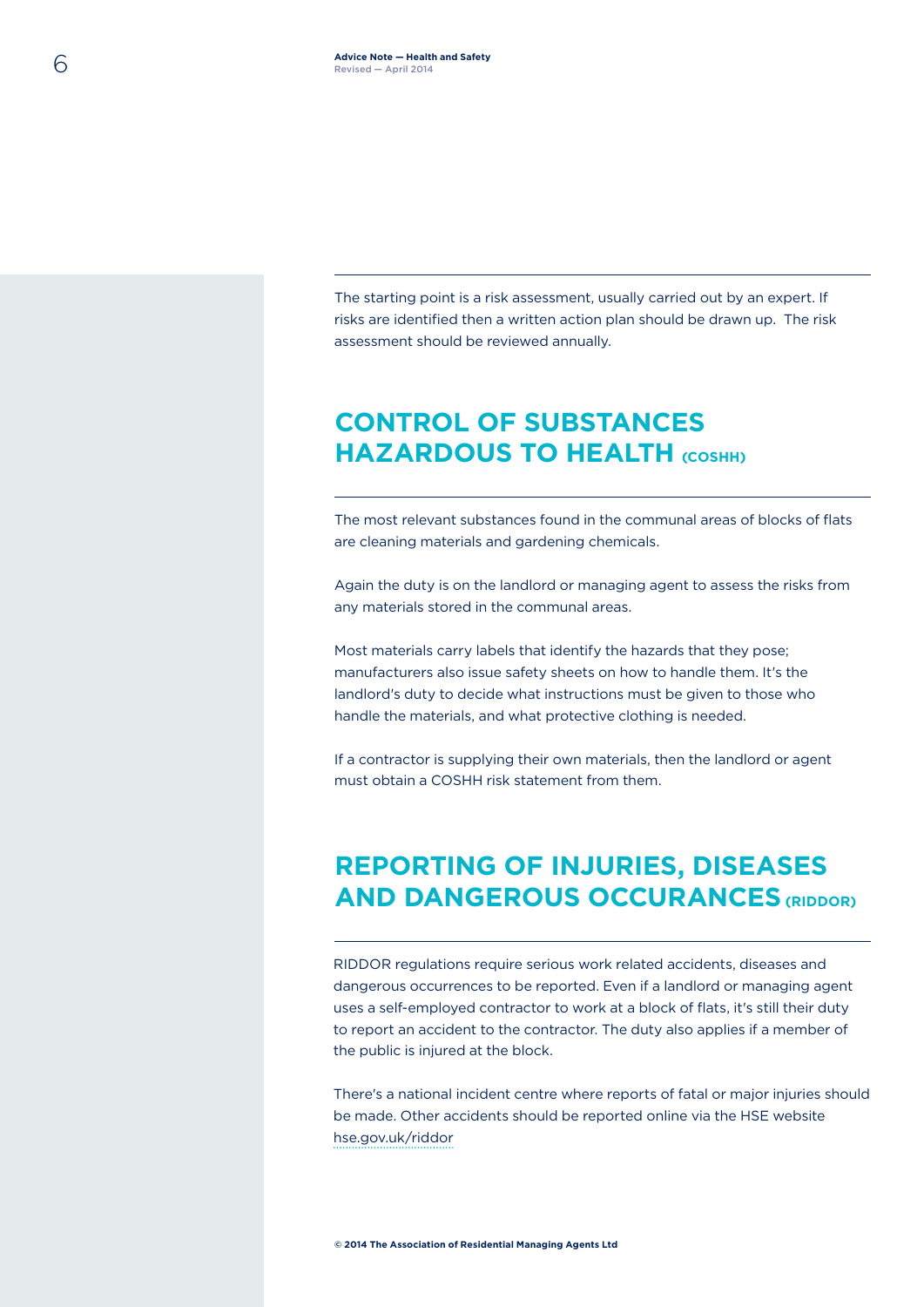### **ASBESTOS**

Landlords and agents have a duty to be aware of any material that contains asbestos in the communal areas of a block of flats. Remember that this includes the roof and main structure of the building as well.

To identify asbestos, it may be necessary to carry out a survey. If it is found, it's a good idea to maintain a register and to have a policy for the management and control of the material.

There's no duty to remove asbestos. In many cases it's far more dangerous to do so than to leave it. But it's important to inform any contractors working in the block if asbestos is present.

### **HEALTH AND SAFETY ENFORCEMENT**

You may argue that accidents in a block of flats are few and far between and things rarely go wrong. But if there's a fire or injury, the consequences can be serious.

The body which enforces most health and safety matters is the **Health and** Safety Executive (HSE), although some matters are enforced by local authorities and the fire service.

The HSE can issue improvement notices requiring landlords to take action to reduce risks. For example they might recommend installing railings or handrails to prevent falls, or prohibition notices to stop an activity if there's a risk of serious injury. Failure to act on the HSE's recommendations may result in prosecution.

The Corporate Manslaughter Act of 2007 is very clear that directors of Residents' Management Companies can be prosecuted under criminal law for serious breaches of Health & Safety law.

The Health & Safety Offences Act 2008 raised the maximum fine for offences in the lower courts from £5,000 to £20,000. It also increased the number of offences for which an individual can be imprisoned.

Directors of Residents' Management Companies will always retain responsibility for the health & safety of their block, whether they delegate to agents or not.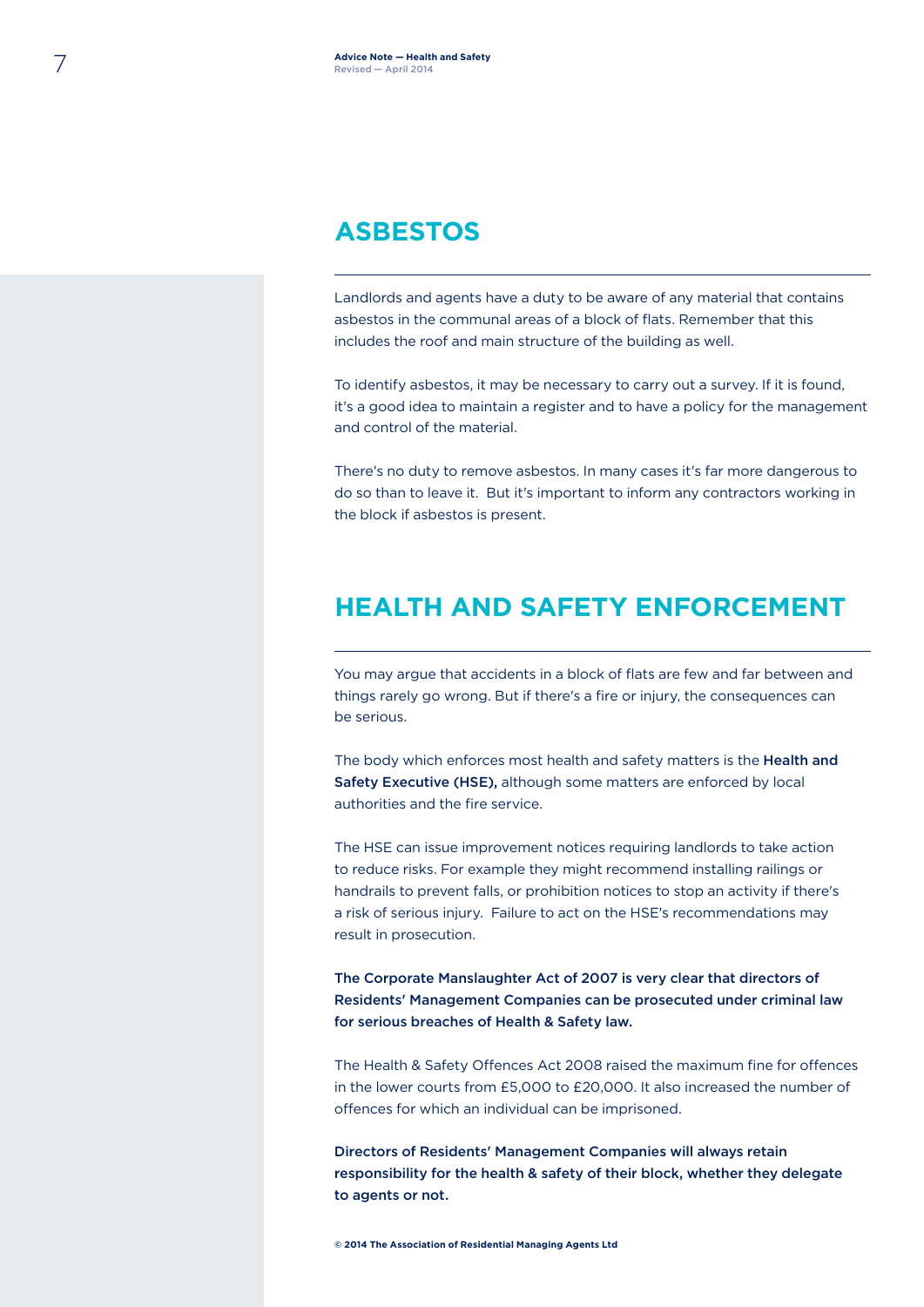### **FINAL WORD**

Just because a block of flats is part of your home, it doesn't mean health and safety laws don't apply. If contractors are working in the communal areas then they become a place of work.

You may have to spend some money to ensure your block complies with health & safety regulations — but there's a much higher cost if things go wrong because you failed to comply.